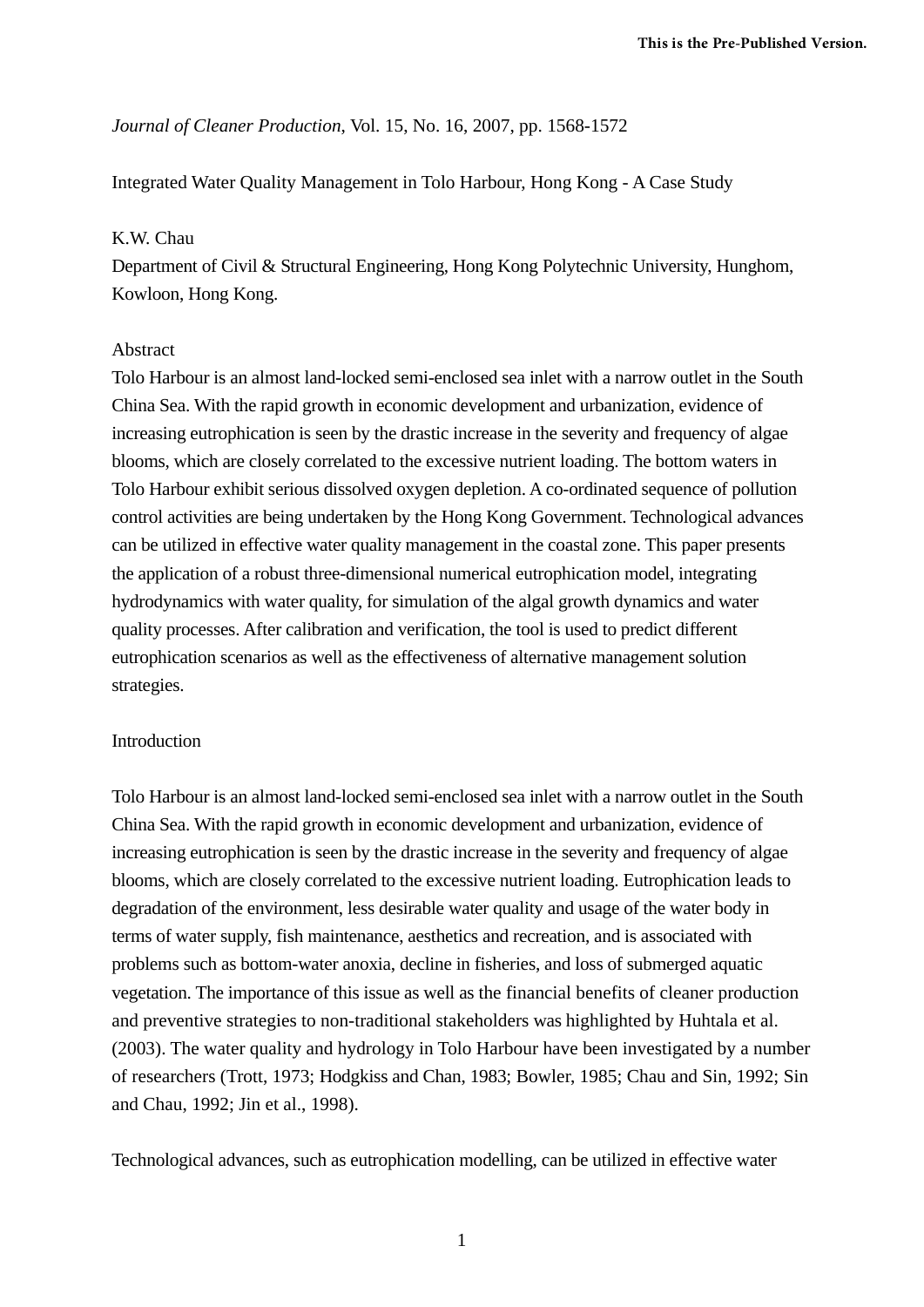quality management in a coastal zone. Whilst the initial research was focussed on seasonal steady-state conditions, time-varied modelling for a longer period in years was later explored (Lung et al., 1993). Previously, owing to the limitation of computing resources, pollutant transport modelling was undertaken with several water quality parameters in depth-integrated two-dimensions or small number of parameters in three-dimensions (Cerco and Cole, 1993; Chau and Jin, 1998). With the advances of computer technology, fluid flow and interactions of various water quality variables in natural water bodies can be described fully in real-time. In order to assess accurately the long-term recovery of an ecosystem through different possible management strategies, eutrophication modelling has been integrated with hydrodynamic models incorporating sediment layers (Chau and Jiang, 2002; Chau, 2004).

This paper presents the application of a robust three-dimensional numerical eutrophication model, integrating hydrodynamics with water quality and incorporating sediment oxygen demand and sediment nutrient releases, for simulation of temporal water quality transport in a density stratified natural water body during the eutrophication process in Tolo Harbour. After calibration and verification with real data, the tool is used to predict different eutrophication scenarios as well as the effectiveness of alternative management solution strategies.

### Physical Conditions in Tolo Harbour

Tolo Harbour (Fig. 1), is a characteristically estuarine environment in an almost land-locked sea inlet with a narrow outlet in the South China Sea. It is very irregular in shape and includes some small side coves. It is located in the north-eastern side of the New Territories of Hong Kong and is one of the most valuable natural resources in Hong Kong. The influence of the Pearl River locating at the west of Hong Kong diminishes rapidly at the eastern side of Hong Kong. Thus, water conditions in Mirs Bay at the mouth of the Tolo Channel are more oceanic in characteristics.

Tolo Harbour covers an area of about  $52 \text{ km}^2$  and is approximately 16km from the southwest at the inner harbour to the northeast at the outer channel. The water depth varies from about 2m in the inner reaches, where the new towns of Shatin and Taipo are located, to over 20m in the outer part of Tolo Channel and about 12m on average. The averaged diurnal tidal difference is about 0.97 m, mean high tide is 1.75 m and mean low tide is 0.78 m. The harbour may be classified as a vertically fully mixed estuary, with an average ratio of freshwater inflow per tidal period in the order of 0.01. For most of the year, freshwater inflow has an insignificant effect on the dynamics of the harbour circulation.

By its very nature, Tolo Harbour has a sensitive environment. The harbour circulation is mainly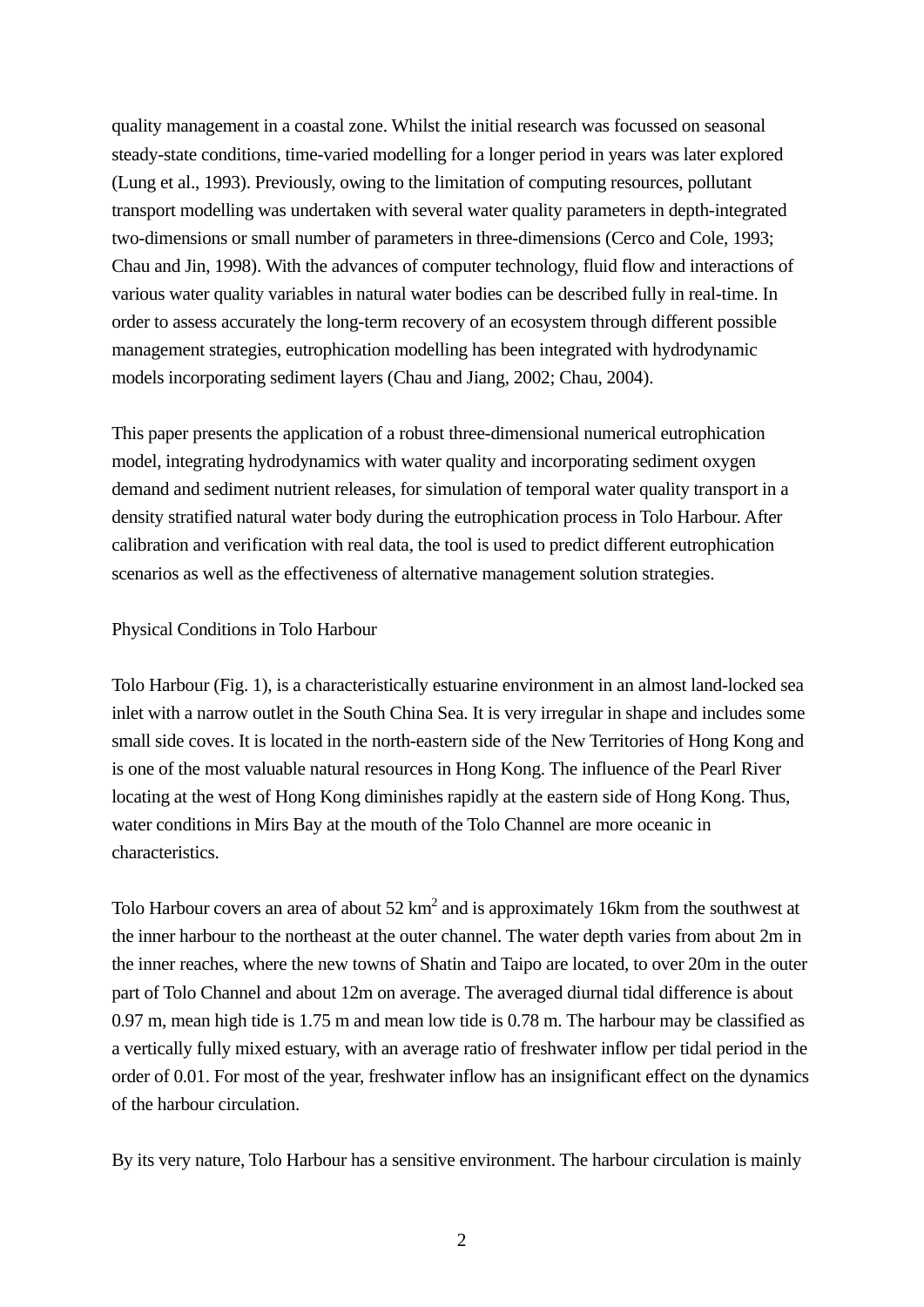driven by the tidal forcing at the entrance to the harbour. Tides in the area are of the mixed type with a predominant semi-diurnal component, and are often distorted due to amplification of the shallow water constituents. Tidal flushing in the inner harbour of Tolo Harbour is very limited. Prior to the commencement of modern exploitation of Tolo Harbour, the marine water body already showed some signs of natural eutrophication, though of minor nature.

Changes in Conditions in Tolo Harbour

The development of Tolo Harbour dates back to 1970s, when a large portion of Tolo Harbour was cut off from the sea to form the Plover Cove reservoir. The development of water resources in Tolo Harbour areas was reduced significantly by the completion of both the Plover Cove reservoir and the High Island reservoir, through the draw off of freshwater to their associated catchwaters. Around the same time, two new towns, namely, Shatin and Taipo (originally an fishing village and a market town) were established at along the shore of Tolo Harbour, involving large scale reclamation of the mangrove swamps of Tide Cove and platform cutting on the hillsides. The populations at the predevelopment level were 35,000 and 25,000 at Shatin and Taipo respectively; the corresponding planned populations will be 750,000 and 350,000, respectively. This will be achieved mainly through extensive development of high rise buildings. The problem incurred is two-fold and includes both physical impact and increase in pollution loading.

Table 1 shows the significant percentage reductions in the water area, the length of the coastline, the catchment area, and the fresh water runoff in the previous decades by anthropogenic activities. It can be observed that the dramatic loss of catchment area and corresponding freshwater runoff are mainly attributed to the establishment of catchwaters to the new reservoirs. Moreover, a large proportion of the loss in the natural mangrove coastline is in the inner Tolo Harbour which has the highest degree of urbanization.

Together with the rapid development of the area and the two new towns, unauthorized pollutant loads from domestic sewage and manufacturing industries have increased dramatically. The combined effect of the pattern of urbanization in Tolo Harbour, the substitution of mangrove with modern seawalls, the loss of freshwater flow and unpolluted seawater volume, together with the drastic increase of nutrient load, has resulted in severe environmental degradation. These changes have had a severe impact on the quality of the environment, in terms of the socio-economic well-being of the rapidly growing human population of the Tolo area. In fact, eutrophication was predicted at quite an early stage during the urbanization of Tolo Harbour.

The water quality has deteriorated drastically in recent years. In particular, during the summer,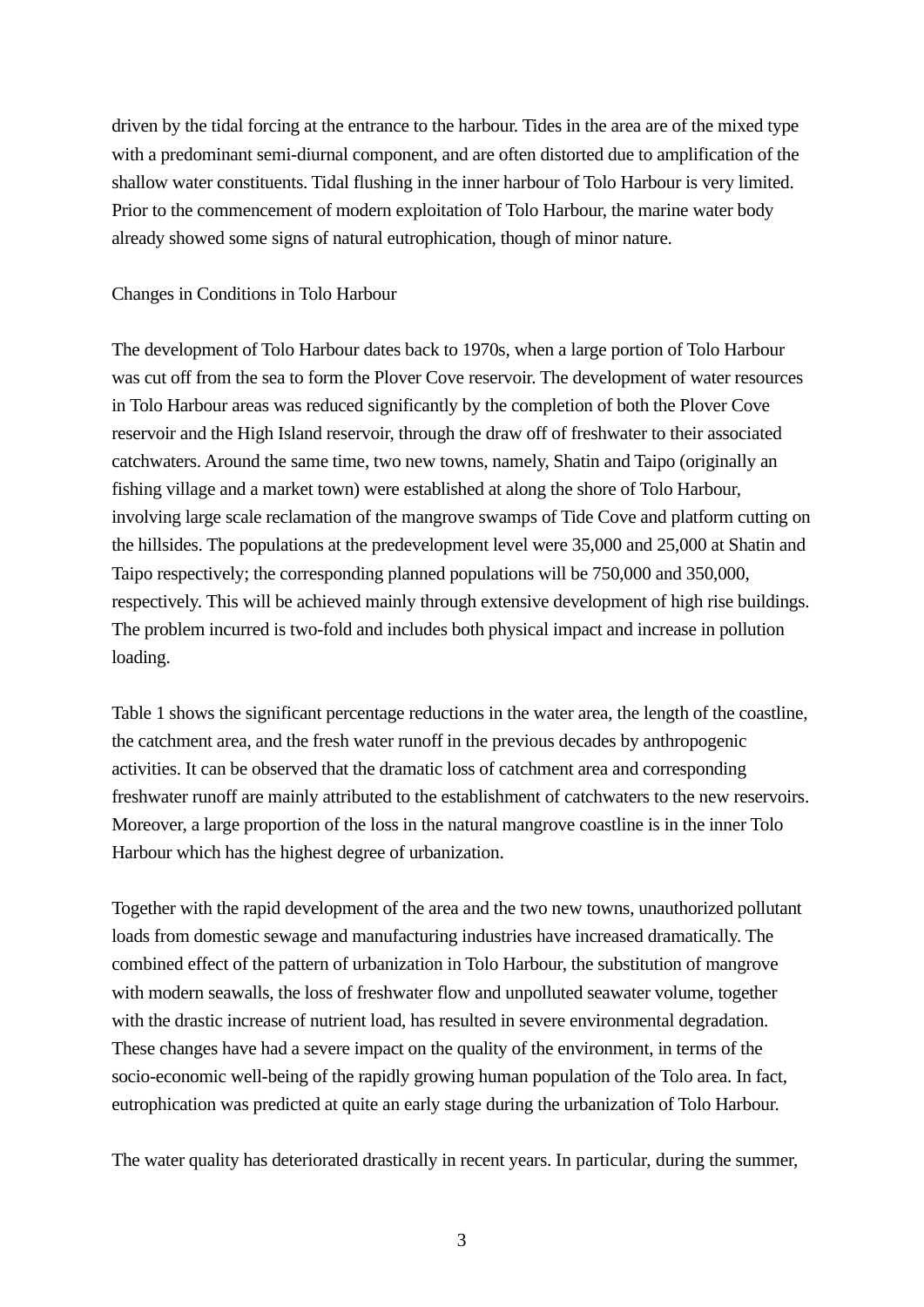the differences in surface and bottom water temperature and salinity, engendered by solar radiation and rainfall, result in density stratification within the water column. It enlarges the vertical gradient of pollutant concentration and weakens the vertical mixing. Bottom waters in Tolo Harbour exhibit serious dissolved oxygen (DO) depletion; the DO content remains adequate at the surface (EPDHK, 2000). There is a pressing need to control and improve the water quality in the harbour. It is believed that technological advances can be utilized in order to attain effective water quality management in the coastal zone.

#### Application of a Three-Dimensional Eutrophication Model

Eutrophication modelling can be employed to simulate the balance of mass and energy within an ecosystem, in which a variety of physical, chemical, biochemical, and biological processes underlie the transport and interaction among the nutrients, phytoplankton, zooplankton, carbonaceous material, and DO in the aquatic environment. In fact, the entire system is highly coupled since the energy and mass balances for each constituent are linked to one another. For this case in the coastal waters of Tolo Harbour, a real-time three-dimensional finite difference numerical model for eutrophication dynamics (Chau, 2004), employing the numerically generated, boundary-fitted, orthogonal curvilinear grid system as well as a grid "block" technique, is employed. In this model, a system of nine state variables are considered: three organic parameters (carbonaceous biochemical oxygen demand, nitrogen and phosphorus), four inorganic parameters (DO, ammonia nitrogen (NH4-N), nitrite and nitrate  $(NO<sub>2</sub> + NO<sub>3</sub>-N)$ , and phosphate  $(PO<sub>4</sub>-P)$ ), and two biological constituents (phytoplankton and zooplankton). This model has been developed, calibrated, and verified for Tolo Harbour, Hong Kong. Both organic nitrogen and organic phosphorus are divided into particulate and dissolved concentrations.  $NH_4-N$ ,  $NO_2 + NO_3-N$  and  $PO_4-P$  are considered as the available nutrients taken up by phytoplankton.  $PQ_4-P$  is also divided into particulate and dissolved concentrations, and its dissolved phase is available for phytoplankton uptake. The existing field data covering the 10 years from 1991 to 2000 in Tolo Harbour shows that silicate is plentiful and thus it is excluded as a limiting nutrient. Local field data on hourly solar radiation intensity, water temperature, and salinity are also used.

The model has been calibrated and verified with available field data sets. Figure 2 shows the comparison of computed and measured layer-averaged chlorophyll-a as well as dissolved oxygen at different locations in the Tolo Harbour, Hong Kong, from 1995 to 1997. From the results, the model is found to have the capability to reasonably represent the tidal flow and various principal water quality concentrations in Tolo Harbour, including the weak tidal flushing effect at the inner harbour. The verification of the numerical model is very useful for water quality management, since different scenarios can then be accurately and readily simulated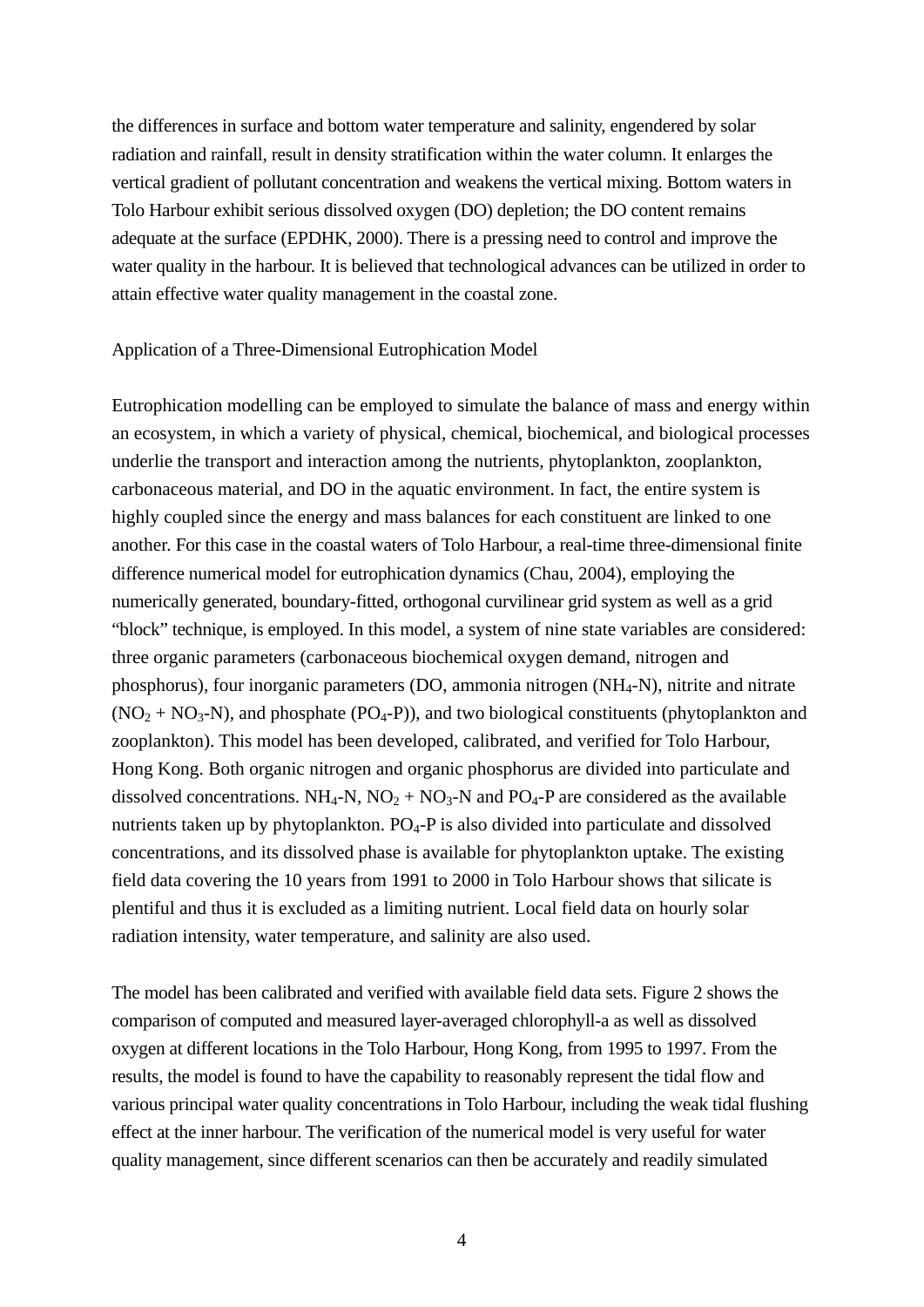which can assist in formulating the best strategy to enhance and control the water quality situation.

# Integrated Water Quality Management

In order to restore the water quality in Tolo area back to a favourable standard, a co-ordinated sequence of pollution control activities are being undertaken by the Hong Kong Government. The load reduction, in terms of BOD and nitrogen, are covered by the Tolo Harbour action plan, in which different strategies are considered. Their impacts on receiving water quality are tested using the three-dimensional eutrophication model. Table 2 shows the relative effectiveness of various strategies on the load reduction in terms of BOD and nitrogen.

The results obtained show that in order to attain the water quality objectives, all the proposed strategies have to be undertaken together. After the implementation of the action plan, the concentrations of ammonia and nitrate dropped to a trace amount, indicating that nutrient uptake rates by the biomass are equivalent to their discharge rates to the harbour. Moreover, the mean chlorophyll is lower than 10 mg/m<sup>3</sup>. In the summer, the DO level is in general lower than its in winter, probably due to the much reduced photosynthesis. Nevertheless, the average DO value is still well above 4 mg/l. In summary, the pollution control strategy adopted effectively but expensively addresses an anthropogenic problem.

# Insight from Case Study

It is fortunate that the action plan is successful, prior to an irreversible destruction of the ecosystem. It should be noted that the current problem would not have been so severe or even have happened at all, if proper integrated planning and development of the coastal environment, with due recognition to the ecological consequences and sustainable management, has been undertaken beforehand. More thought as to the ecological consequences of the development, for example, by preserving mangroves as a nutrient sink, might have significantly reduced the scale of this problem. In fact, in planning sustainable development in a particularly sensitive system like this, considerations should have been given to the cumulative impact of all individual factors, including development, water supply, urbanization, industrialization, and so on. This might serve as a good example so that similar mistakes will never occur again during the development of other coastal areas of the world with similar characteristics.

# Conclusions

This paper examines the nature of Tolo Harbour's sensitive environment, the pollution resulting

5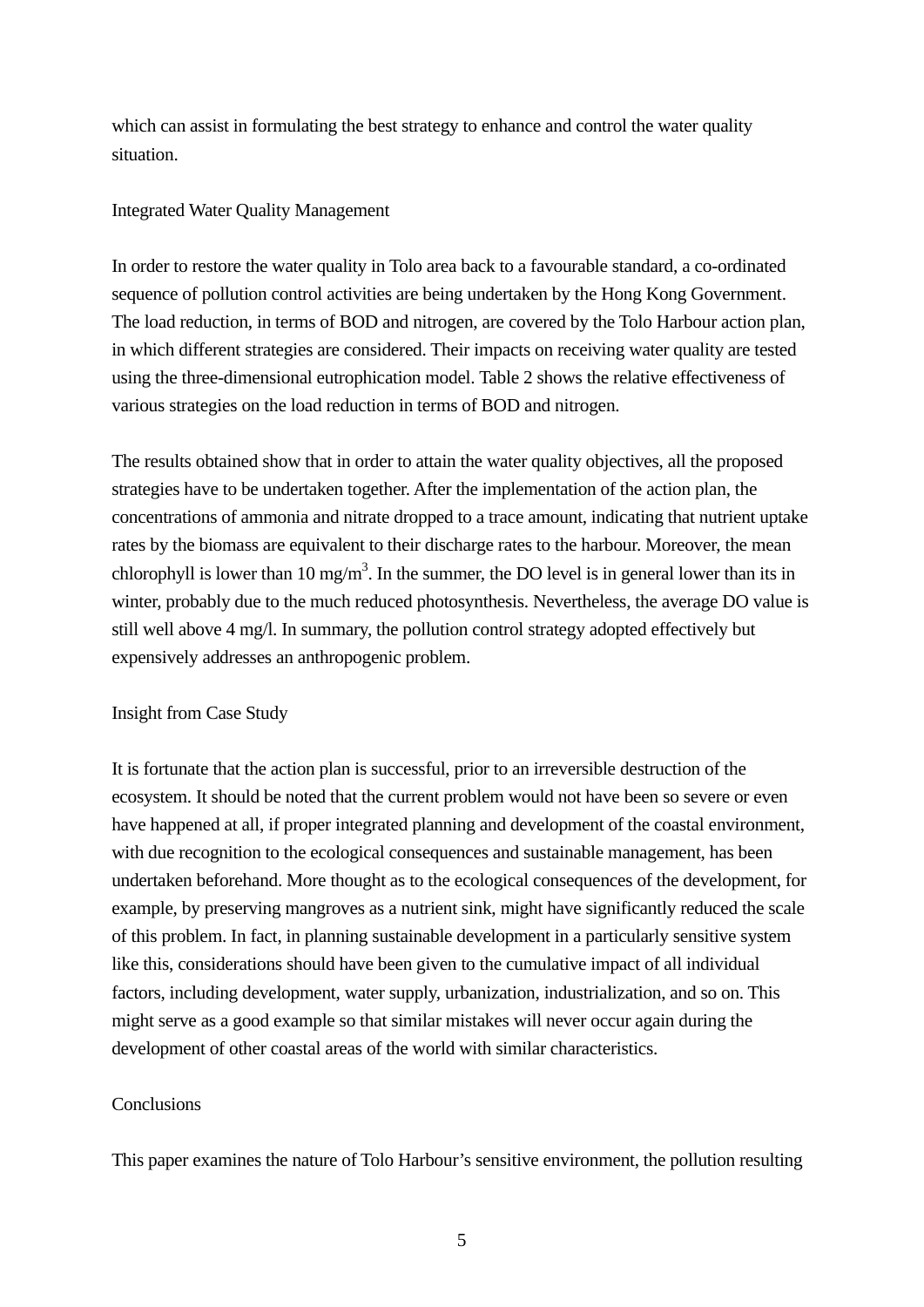from its exploitation, the application of eutrophication modelling to predict different scenarios as well as the effectiveness of alternative management solution strategies, and the accomplishment of the water quality objectives via the action plan by the Hong Kong government. Some lessons are drawn upon for the urbanization of coastal areas in both Hong Kong and elsewhere in the world with similar characteristics. It is shown that the three-dimensional eutrophication model can mimic the physical behaviour and inter-relationships among various water quality state variables. The model can also be applied to other water bodies elsewhere.

#### Acknowledgement

This project was supported by a grant from the Research Grant Committee of the University Grant Council of Hong Kong (PolyU5132/04E).

#### References

Bowler, R.A. (1985). "The Tolo water quality model project," *Journal of Hong Kong Institution of Engineers*, 13(11), 13-21.

Cerco, C.F. and Cole, T. (1993). "Three-dimensional eutrophication model of Chesapeake Bay," *Journal of Environmental Engineering, ASCE,* 119(6), 1006-1025

Chau, K.W. (2004). "A three-dimensional eutrophication modeling in Tolo Harbour," *Applied Mathematical Modelling*, 28(9), 849-861.

Chau, K.W., and Jiang, Y.W. (2002). "Three-dimensional pollutant transport model for the Pearl River Estuary," *Water Research*, 36(8), 2029-2039.

Chau, K.W. and Jin, H.S. (1998). "Eutrophication model for a coastal bay in Hong Kong," *Journal of Environmental Engineering, ASCE*, 124(7), 628-638.

Chau, K.W. and Sin, Y.S. (1992). "Correlation of water quality parameters in Tolo Harbour, Hong Kong," *Water Science and Technology*, 26(9-11), 2555-2558.

EPDHK (2000). *Marine Water Quality in Hong Kong:Results from the EPD Marine Water Quality Monitoring Programme for 1999,* Environmental Protection Department, Hong Kong Government, EP/TR 3/00.

Hodgkiss, I.J. and Chan, B.S.S. (1983). "Pollution Studies on Tolo Harbour, Hong Kong,"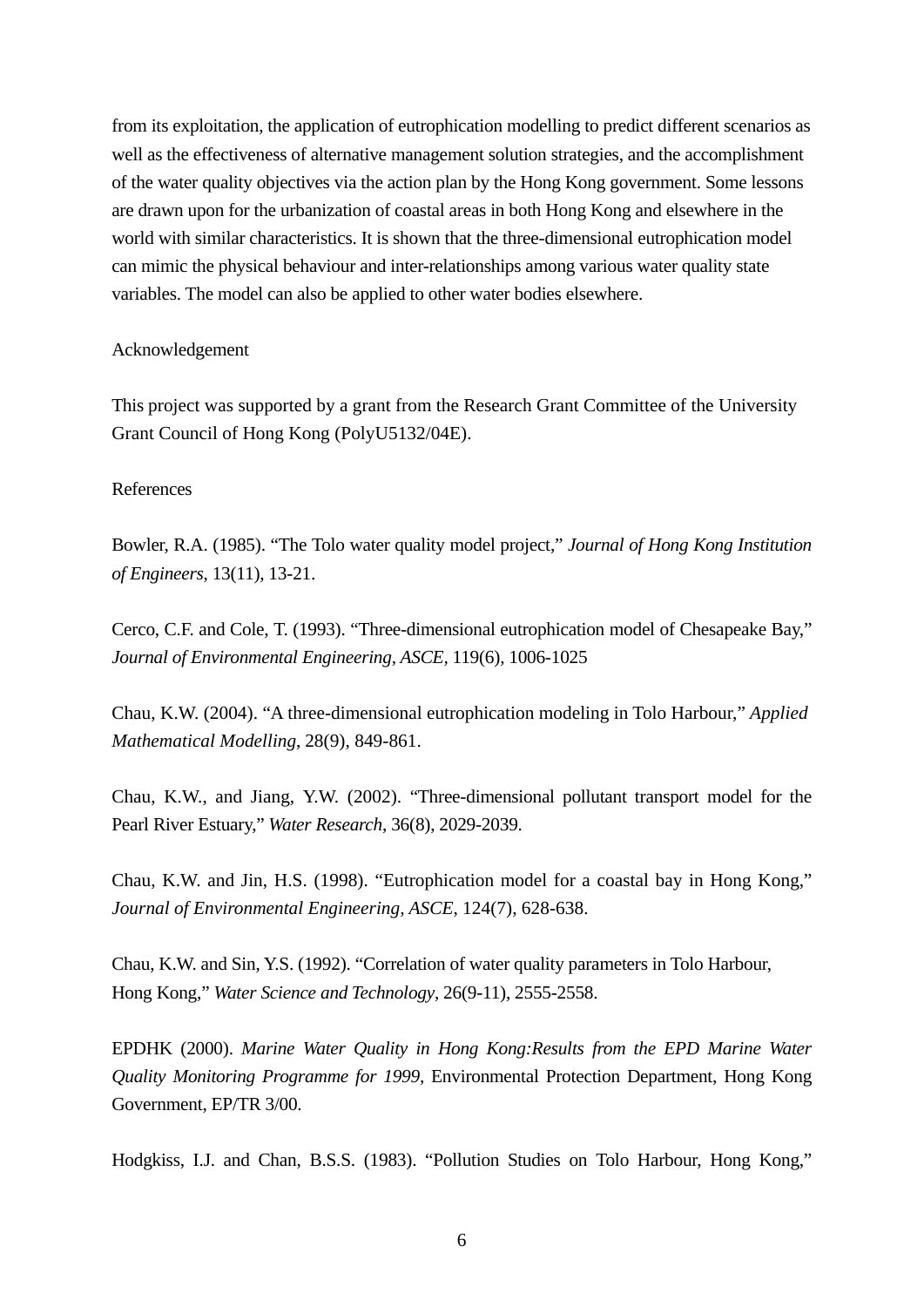*Marine Environmental Research,* 10, 1-44.

Huhtala, A., Bouma, J.J., Bennett, M. and Savage, D. (2003). "Human resource development initiatives to promote sustainable investment," *Journal of Cleaner Production*, 11(6), 677-681.

Jin, H., Egashira, S. and Chau, K.W. (1998). "Carbon to chlorophyll-a ratio in modeling long-term eutrophication phenomena," *Water Science and Technology*, 38(11), 227-235.

Lung, W., Martin, J.L. and McCutcheon, S.C. (1993). "Eutrophication analysis of embayments in Prince William Sound, Alaska," *Journal of Environmental Engineering, ASCE,* 119(5), 811-824.

Sin, Y.S., and Chau, K.W. (1992). "Eutrophication studies on Tolo Harbour, Hong Kong," *Water Science and Technology,* 26(9-11), 2551-2554.

Trott, B. (1973). "Preliminary hydrographic studies of Tolo Harbour, Hong Kong," *Journal of Chinese University of Hong Kong*, 1, 155-269.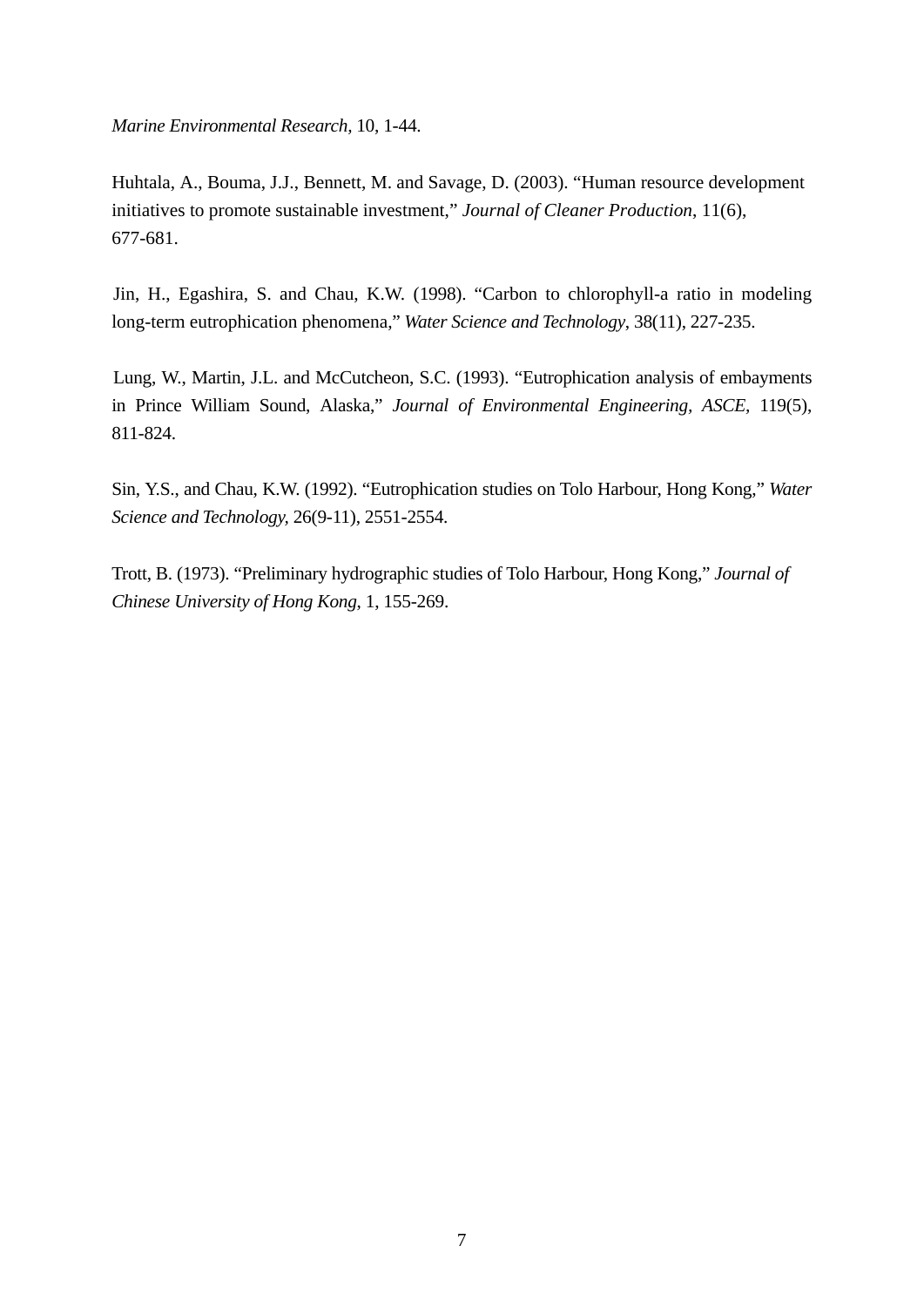Table 1. Physical impacts in Tolo Harbour by anthropogenic activities

| Physical impact            | Percentage reduction (%) |  |
|----------------------------|--------------------------|--|
| Water area                 | 28                       |  |
| Catchment area             | 68                       |  |
| Freshwater runoff          | 68                       |  |
| Length of coastline        | 22                       |  |
| Natural mangrove coastline | 42                       |  |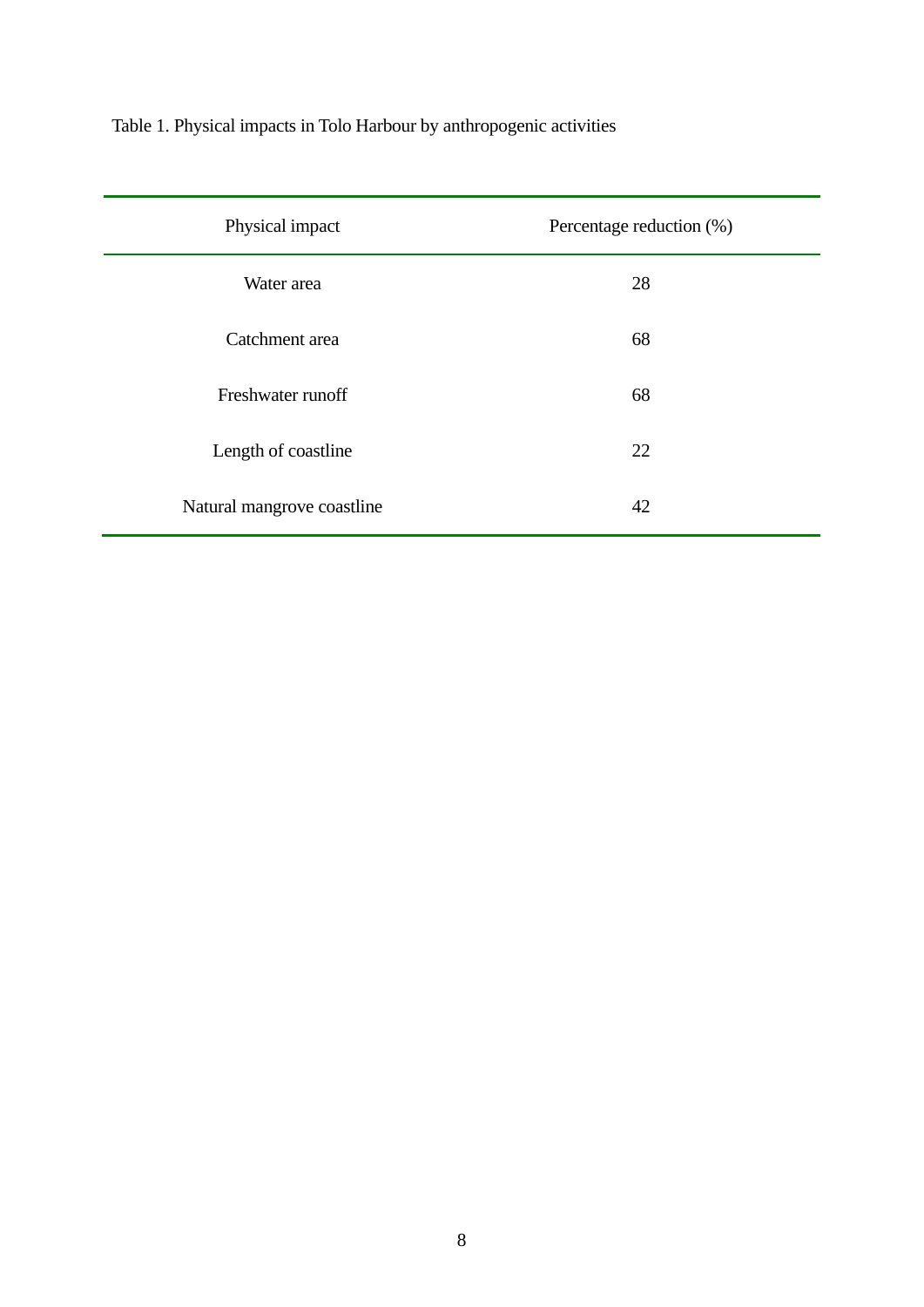| Strategy employed to effect load reduction                 | Relative effectiveness (%) |               |
|------------------------------------------------------------|----------------------------|---------------|
|                                                            | <b>BOD</b> load            | Nitrogen load |
| Export of sewage treatment effluents to Victoria Harbour   | 35                         | 32            |
| Modification of existing sewage treatment works processes  | 14                         | 50            |
| Provision of sewage disposal for villages                  | 18                         | 3             |
| Complete ban on commercial livestock keeping in new towns  | 15                         | 6             |
| Provision of livestock waste disposal for villages         | 15                         | 3             |
| Treatment to alum sludge produced by water treatment works | 3                          | 6             |

Table 2. Relative effectiveness of different strategies on load reduction in Tolo Harbour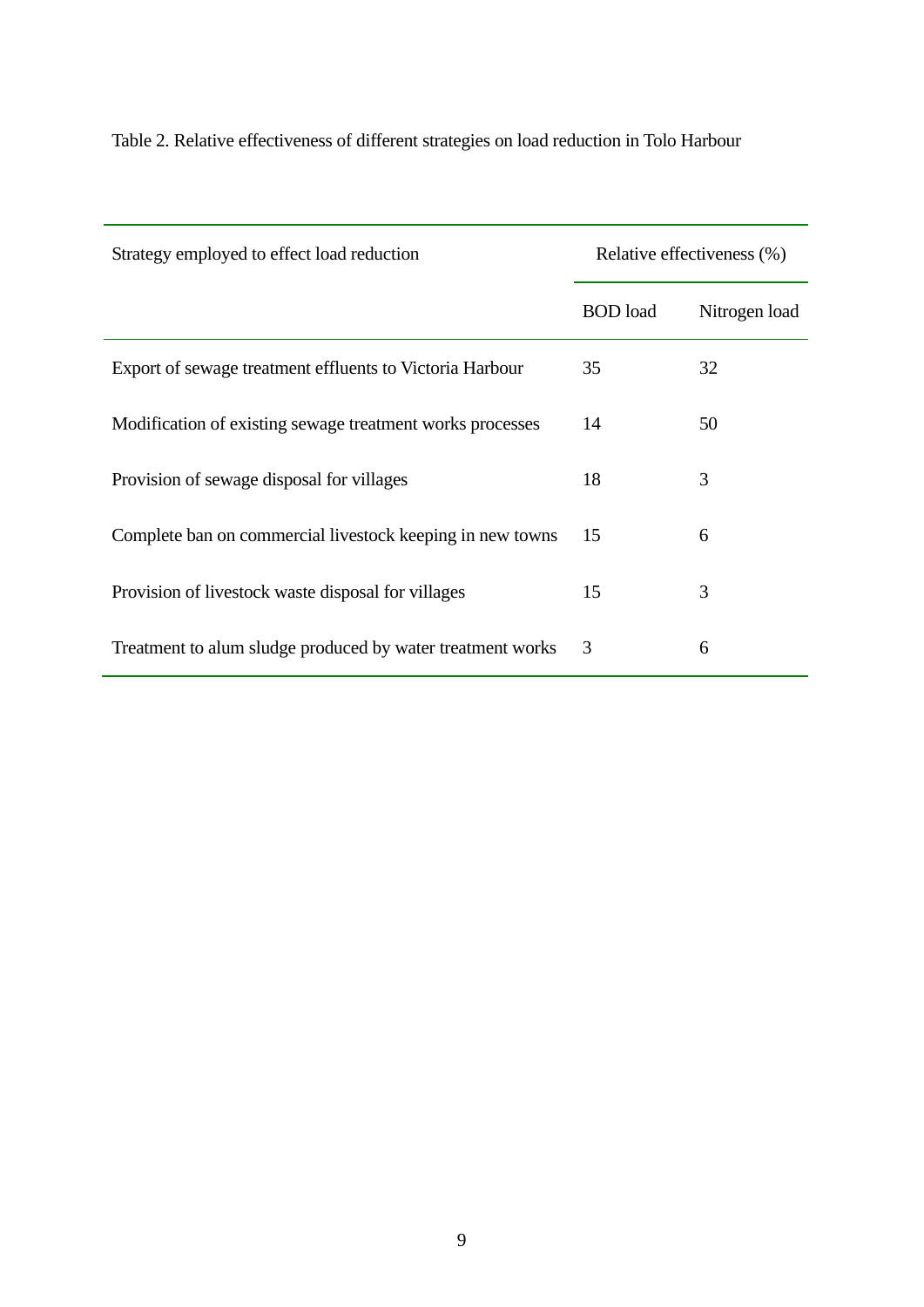